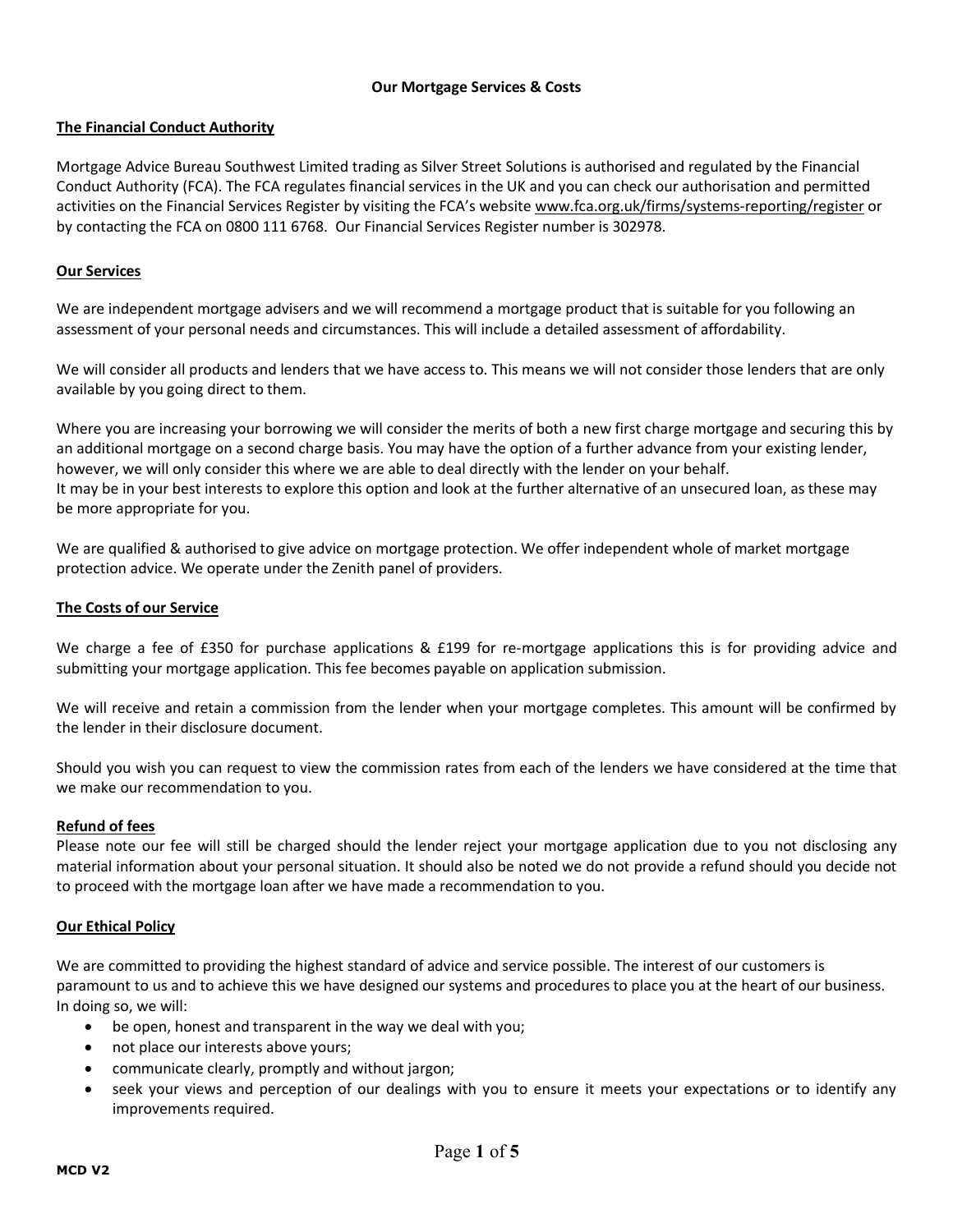## **Instructions**

We prefer our clients to give us instructions in writing, to aid clarification and avoid future misunderstandings. We will, however, accept oral instructions provided they are confirmed in writing.

## **Complaints**

If you wish to register a complaint, please write to Silver Street Solutions, 28 Silver Street, Bradford On Avon, Wiltshire, BA15 1JY or telephone 01225 869900.

A summary of our internal complaints handling procedures for the reasonable and prompt handling of complaints is available on request and if you cannot settle your complaint with us, you may be entitled to refer it to the Financial Ombudsman Service at www.financial-ombudsman.org.uk or by contacting them on 0800 023 4 567.

### **Compensation Scheme**

If you make a complaint and we are unable to meet our liabilities, you may be entitled to compensation from the Financial Services Compensation Scheme. Further information about the limits applicable to the different product types is available from the FSCS at http://www.fscs.org.uk/what-we-cover/products

### **Data Protection**

Please see our customer privacy policy on pages 3-5.

### **Client Verification**

We may be required to verify the identity of our clients, to obtain information as to the purpose and nature of the business which we conduct on their behalf, and to ensure that the information we hold is up-to-date. For this purpose we may use electronic identity verification systems and we may conduct these checks from time to time throughout our relationship, not just at the beginning.

### **Law**

This agreement is governed and shall be construed in accordance with the Law of England and the parties shall submit to the exclusive jurisdiction of the English Courts.

### **Force Majeure**

Silver Street Solutions shall not be in breach of this agreement and shall not incur any liability to you if there is any failure to perform its duties due to any circumstances reasonably beyond its control.

#### **Termination**

The authority to act on your behalf may be terminated at any time without penalty by either party giving 7 days' notice in writing to that effect to the other, but without prejudice to the completion of transactions already initiated. Any transactions effected before termination and a due proportion of any period charges for services shall be settled to that date.

#### **DECLARATION**

This is our standard agreement upon which we intend to rely. For your own benefit and protection you should read the terms carefully. If you do not understand any of these, please ask for further information.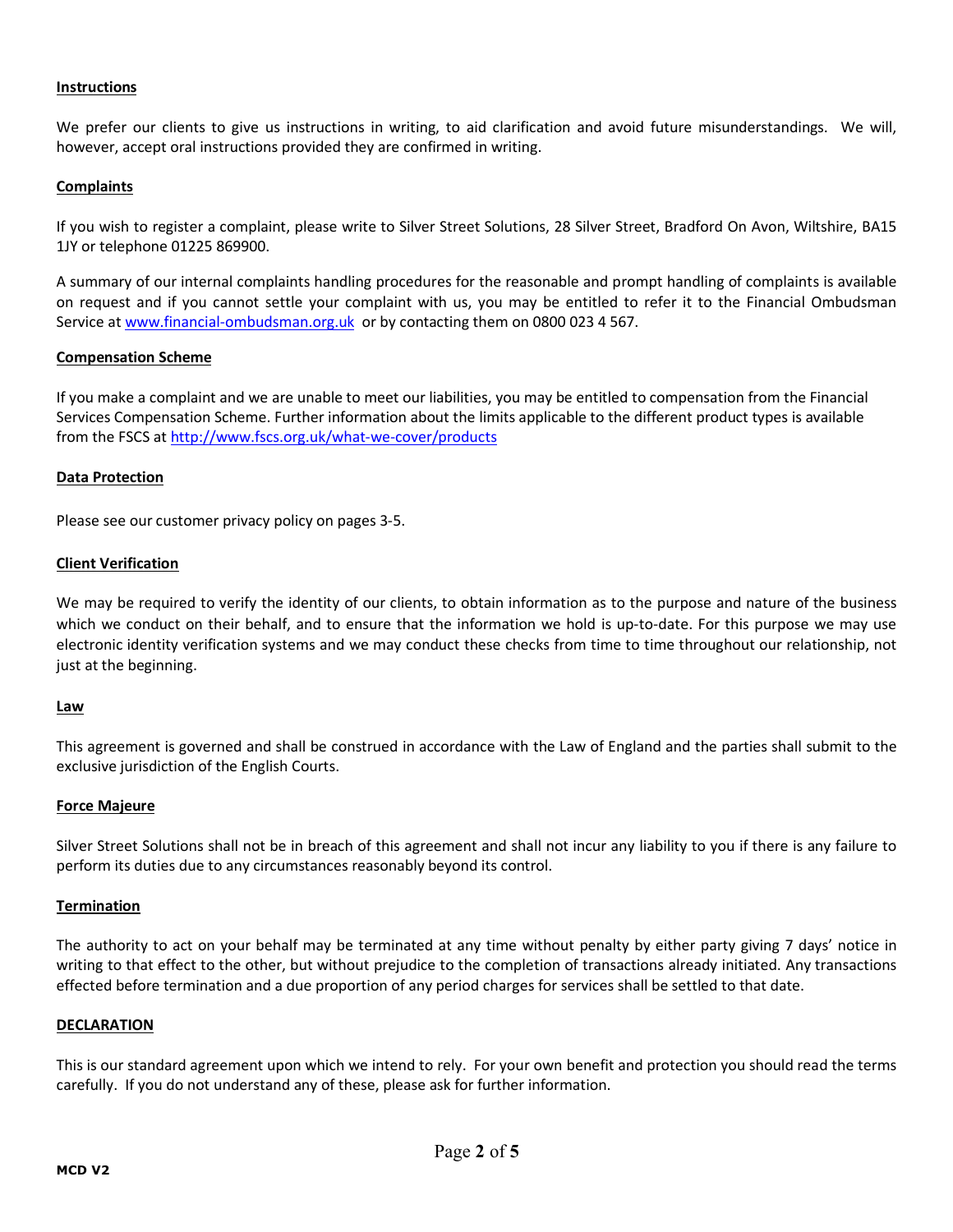## **Customer Privacy Notice**

### **Why should you read this document?**

During the course of dealing with us, we will ask you to provide us with detailed personal information relating to your existing circumstances, your financial situation and, in some cases, your health and family health history **(Your Personal Data).** This document is important as it allows us to explain to you what we will need to do with Your Personal Data, and the various rights you have in relation to Your Personal Data.

### **What do we mean by "Your Personal Data"?**

Your Personal Data means any information that describes or relates to your personal circumstances. Your Personal Data may identify you directly, for example your name, address, date or birth, National Insurance number. Your Personal Data may also identify you indirectly, for example, your employment situation, your physical and mental health history, or any other information that could be associated with your cultural or social identity.

In the context of providing you with assistance in relation to your Mortgage and Insurance requirements Your Personal Data may include:

- Title, names, date of birth, gender, nationality, civil/marital status, contact details, addresses and documents that are necessary to verify your identity
- Employment and remuneration information, (including salary/bonus schemes/overtime/sick pay/other benefits), employment history
- Bank account details, tax information, loans and credit commitments, personal credit history, sources of income and expenditure, family circumstances and details of dependents
- Health status and history, details of treatment and prognosis, medical reports (further details are provided below specifically with regard to the processing we may undertake in relation to this type of information)
- Any pre-existing mortgage and insurance products and the terms and conditions relating to these

### **The basis upon which our Firm will deal with Your Personal Data**

When we speak with you about your mortgage and insurance requirements we do so on the basis that both parties are entering a contract for the supply of services.

In order to perform that contract, and to arrange the products you require, we have the right to use Your Personal Data for the purposes detailed below.

Alternatively, either in the course of initial discussions with you or when the contract between us has come to an end for whatever reason, we have the right to use Your Personal Data provided it is in our legitimate business interest to do so and your rights are not affected. For example, we may need to respond to requests from mortgage lenders, insurance providers and our Compliance Service Provider relating to the advice we have given to you, or to make contact with you to seek feedback on the service you received.

On occasion, we will use Your Personal data for contractual responsibilities we may owe our regulator The Financial Conduct Authority, or for wider compliance with any legal or regulatory obligation to which we might be subject. In such circumstances, we would be processing Your Personal Data in order to meet a legal, compliance or other regulatory obligation to which we are subject.

#### **The basis upon which we will process certain parts of Your Personal Data**

Where you ask us to assist you with for example your insurance, in particular life insurance and insurance that may assist you in the event of an accident or illness, we will ask you information about your ethnic origin, your health and medical history (**Your Special Data)**. We will record and use Your Special Data in order to make enquiries of insurance providers in relation to insurance products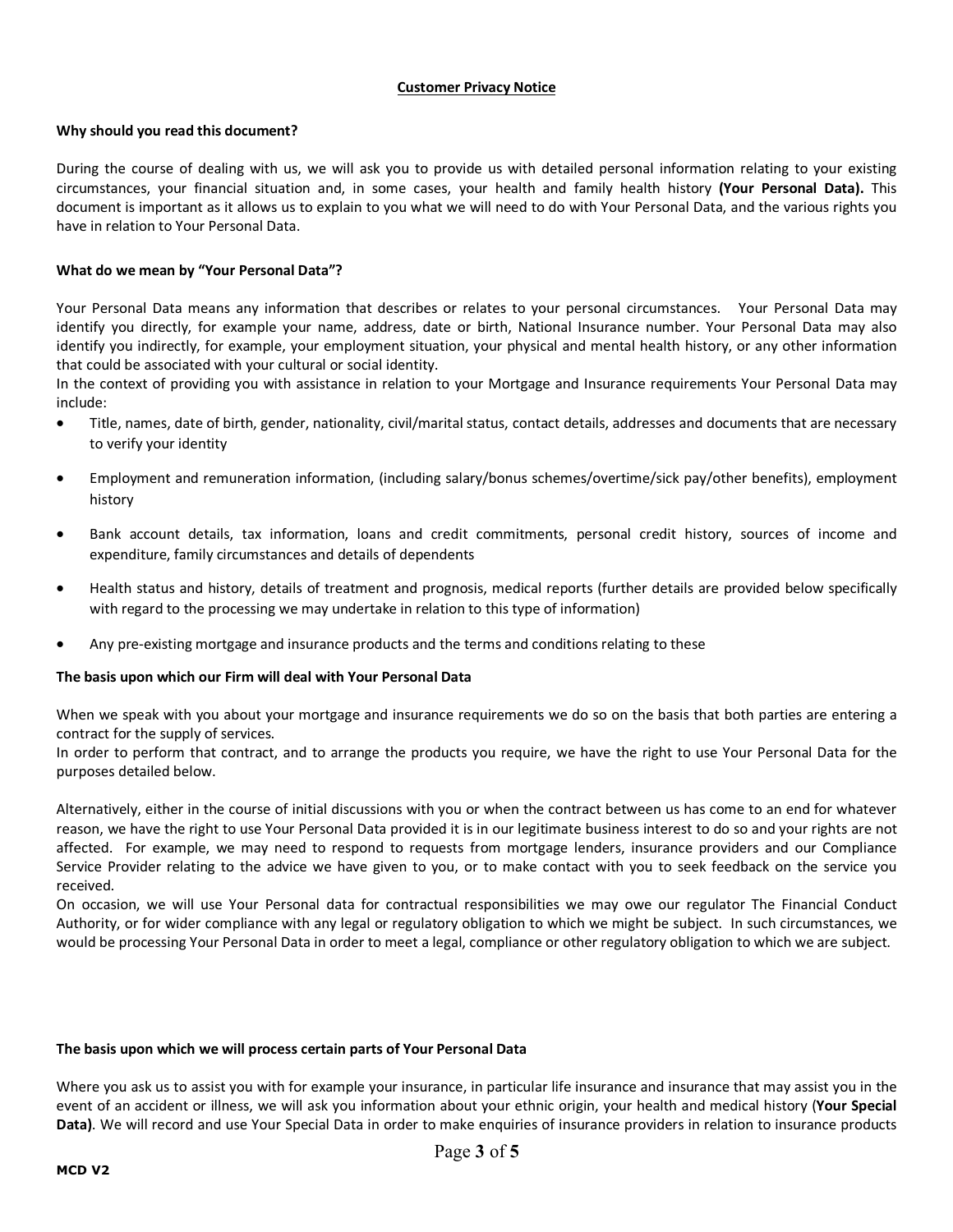that may meet your needs and to provide you with advice/guidance regarding the suitability of any product that may be available to you.

If you have parental responsibility for children under the age of 13, it is also very likely that we will record information on our systems that relates to those children and potentially, to their Special Data.

The arrangement of certain types of insurance may involve disclosure by you to us of information relating to historic or current criminal convictions or offences (together "**Criminal Disclosures**"). This is relevant to insurance related activities such as underwriting, claims and fraud management.

We will use special Data and any Criminal Disclosures in the same way as Your Personal Data generally, as set out in this Privacy Notice.

Information on Special Category Data and Criminal Disclosures must be capable of being exchanged freely between insurance intermediaries such as our Firm, and insurance providers, to enable customers to secure the important insurance protection that their needs require.

### **How do we collect Your Personal Data?**

We will collect and record Your Personal Data from a variety of sources, but mainly directly from you. You will usually provide information during the course of our initial meetings or conversations with you to establish your circumstances and needs and preferences in relation to mortgages and insurance. You will provide information to us verbally and in writing, including email.

We may also obtain some information from third parties, for example, credit checks, information from your employer, and searches of information in the public domain such as the voters roll. If we use technology solutions to assist in the collection of Your Personal Data for example software that is able to verify your credit status. We will only do this if we have consent from you for us or our nominated processor to access your information in this manner. With regards to electronic ID checks we would not require your consent but will inform you of how such software operates and the purpose for which it is used.

### **What happens to Your Personal Data when it is disclosed to us?**

In the course of handling Your Personal Data, we will:

- Record and store Your Personal Data in our paper files, mobile devices and on our computer systems (*websites, email, hard drives, and cloud facilities*). This information can only be accessed by employees and consultants within our Firm and only when it is necessary to provide our service to you and to perform any administration tasks associated with or incidental to that service
- Submit Your Personal Data to Product Providers/Mortgage Lenders/Commercial Lenders and/or Insurance Product providers, both in paper form and on-line via a secure portal. The provision of this information to a third party is essential in allowing us to progress any enquiry or application made on your behalf and to deal with any additional questions or administrative issues that lenders and providers may raise.
- Use Your Personal Data for the purposes of responding to any queries you may have in relation to any mortgage or insurance policy you may take out, or to inform you of any developments in relation to those products and/or polices of which we might become aware

### **Sharing Your Personal Data**

From time to time Your Personal Data will be shared with:

- Mortgage lenders and insurance providers.
- Third parties who we believe will be able to assist us with your enquiry or application, or who are able to support your needs as identified. These third parties will include but may not be limited to, our Compliance Advisers, Product specialists, estate agents, providers of legal services such as estate planners, conveyancing, surveyors and valuers (in each case where we believe this to be required due to your particular circumstances).